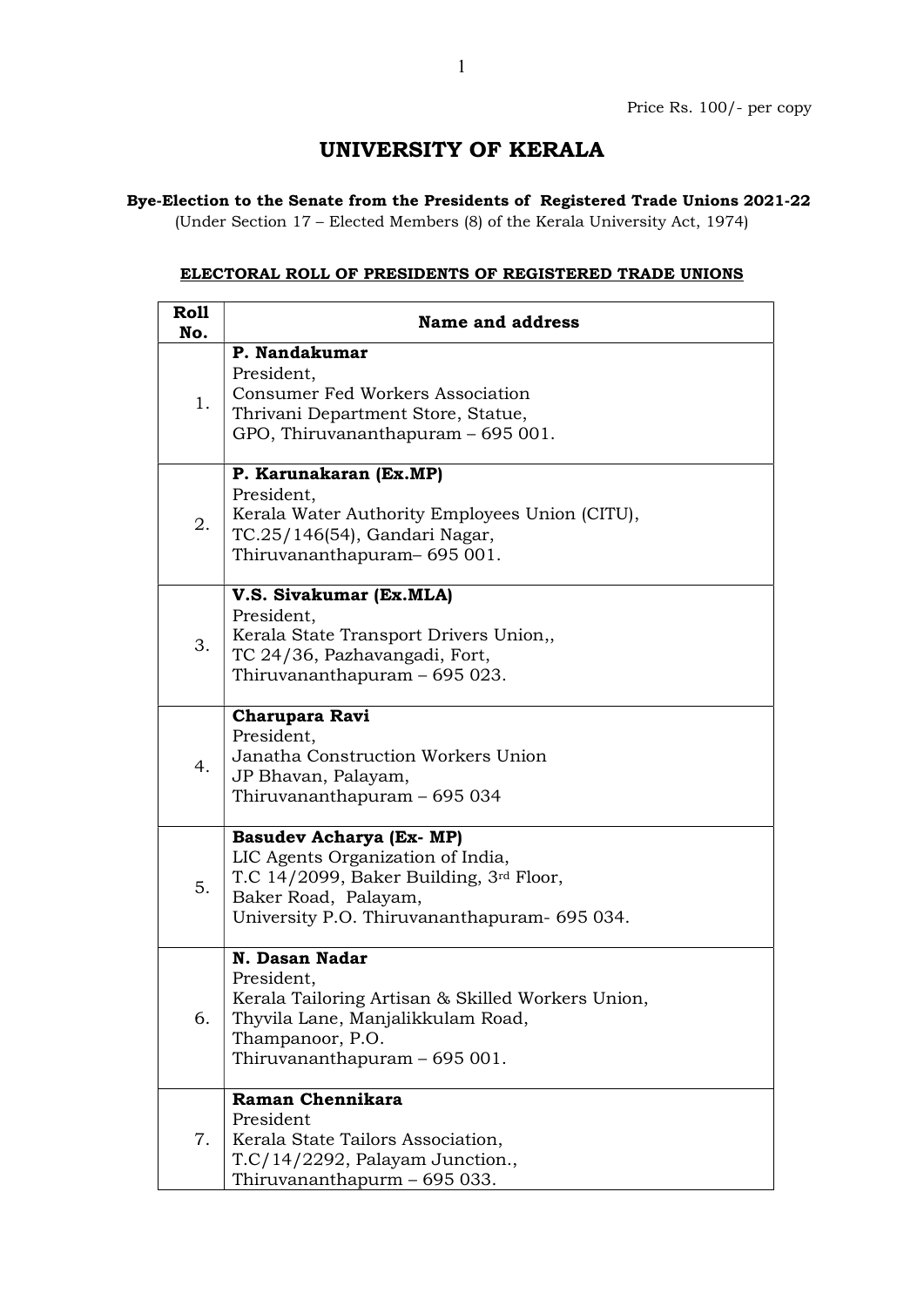| 8.  | <b>Anathalavattom Anandan</b><br>President,<br>Kerala State Road Transport Employees Association, (CITU)<br>TC 17/1724, Ayikodan Memorial Building.<br>Manjalikkulam Road,<br>Thiruvananthapuram- 695 001. |
|-----|------------------------------------------------------------------------------------------------------------------------------------------------------------------------------------------------------------|
| 9.  | <b>Marayamuttom Sathyadas</b><br>President,<br>Democratic Karshaka Thozhilaly Union<br>P.P/ 134, Marayamuttom P.O.,<br>Thiruvananthapuram - 695 124.                                                       |
|     | A. N. Rajan<br>President,<br>Kerala Electricity Workers Federation,<br>10. J. Chithranjan Smarakam,<br>W&C Hospital Road,<br>Thycaud, P.O., Thiruvananthapuram - 695 014.                                  |
|     | R.Sivaprasad<br>President<br>Thiruvananthapuram Jilla Motor &<br>11. Engineering Mazdoor Sangam<br>Mazdoor Bhavan, BMS District Office,<br>Thaliyil Road, Karamana P.O., Thiruvananthapuram - 695 002.     |
|     | M. Sivakumar<br>President,<br>Transport Workers Co-Ordination Council,<br>12. T.C.No.25/1415, 81/1937<br>T.V. Smarakam, S.S. Kovil Road,<br>Thampanoor, Thiruvananthapuram - 695 014.                      |
| 13. | M.V. Vijeshkumar<br>President,<br>Thiruvananthapuram Jilla General Mazdoor Sangh,<br>Mazdoor Bhavan, BMS District Office,<br>Thaliyal Road, Karamana P.O.,<br>Thiruvananthapuram - 695 002.                |
|     | A. Madhu<br>President,<br>Kerala Pradesh Vazhiyora Kachavada Mazdoor Sangh.<br>14. Mazdoor Bhavan, BMS District Office,<br>Thaliyal Road, Karamana P.O.,<br>Thiruvananthapuram – 695002.                   |
| 15. | Ramani<br>President,<br>Thiruvananthapuram Jilla Thayyal Mazdoor Sangam.<br>Mazdoor Bhavan, BMS District Office,<br>Thaliyal Road, Karamana P.O.,<br>Thiruvananthapuram - 695002.                          |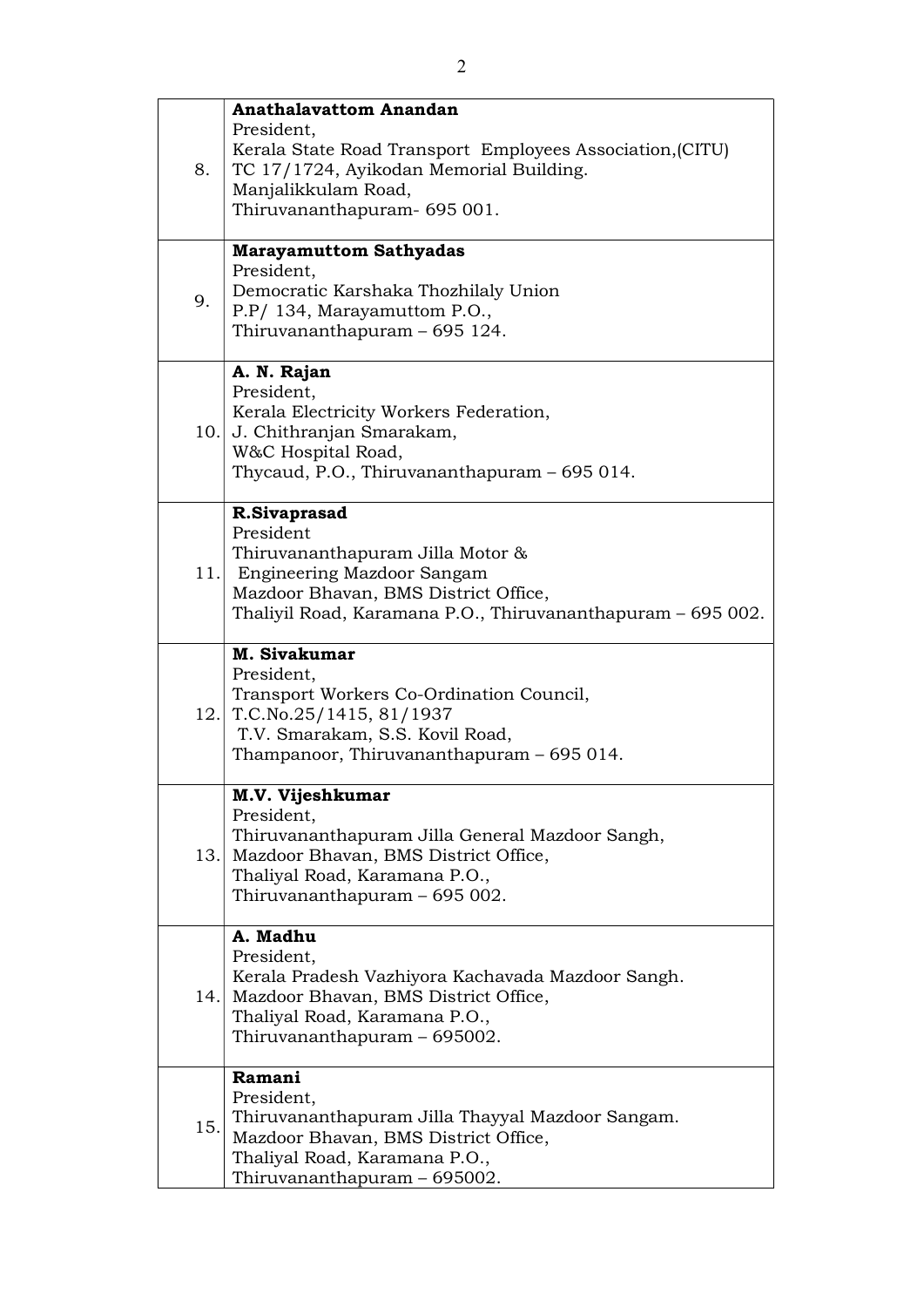|     | Nandagopan                                                                                                                                                                                                |
|-----|-----------------------------------------------------------------------------------------------------------------------------------------------------------------------------------------------------------|
|     | President,<br>Thiruvananthapuram Kettida Nirmana Mazdoor Sangam,<br>16. Mazdoor Bhavan, BMS District Office,<br>Thaliyal Road, Karamana P.O.,<br>Thiruvananthapuram - 695002.                             |
|     | K.P. Rajendran<br>President,<br>Kerala State Transport Employees Union,<br>17. T.C 25/1415, 81/1937, T.V Smarakam,<br>SS Kovil Road, Thampanoor,<br>Thiruvananthapuram - 695014.                          |
|     | Vijayakumar<br>President,<br>Shops & Establishment Employees Union, (CITU)<br>18. C.I.T.U. District Committee Office,<br>Chirakkulam Road, G.P.O,<br>Thiruvananthapuram - 695036.                         |
|     | G.K. Ajith<br>President,<br>Kerala State Transport Employees Sangh,<br>19. Mazdoor Bhavan, BMS District Office,<br>Thaliyal Road, Karamana P.O.,<br>Thiruvananthapuram - 695002.                          |
|     | Padmaja Venugopal<br>President,<br>Kerala Construction & Building Tailoring<br>20. General Workers Congress<br>K.B. House, Palode, Karmancode, P.O,<br>Thiruvananthapuram - 695541.                       |
| 21. | <b>Thampanoor Ravi</b><br>Transport Democratic Federation,<br>S.Varadharajan Nair Smaraka<br>Mandiram, Manjalikkulam Road,<br>Thiruvananthapuram- 695001.                                                 |
| 22. | K. Mohandas<br>President,<br>Kerala Co-Operative Employees Union,<br>State Committee Office T.C 25/540-(2),<br>Thampanoor, Thiruvananthapuram $-01$ .                                                     |
|     | <b>B. Balakrishnan Nair</b><br>President,<br>Thiruvananthapuram Jilla Estate Masdoor Sangam,<br>23. Mazdoor Bhavan, BMS District Office,<br>Thaliyal Road, Karamana P.O.,<br>Thiruvananthapuram - 695002. |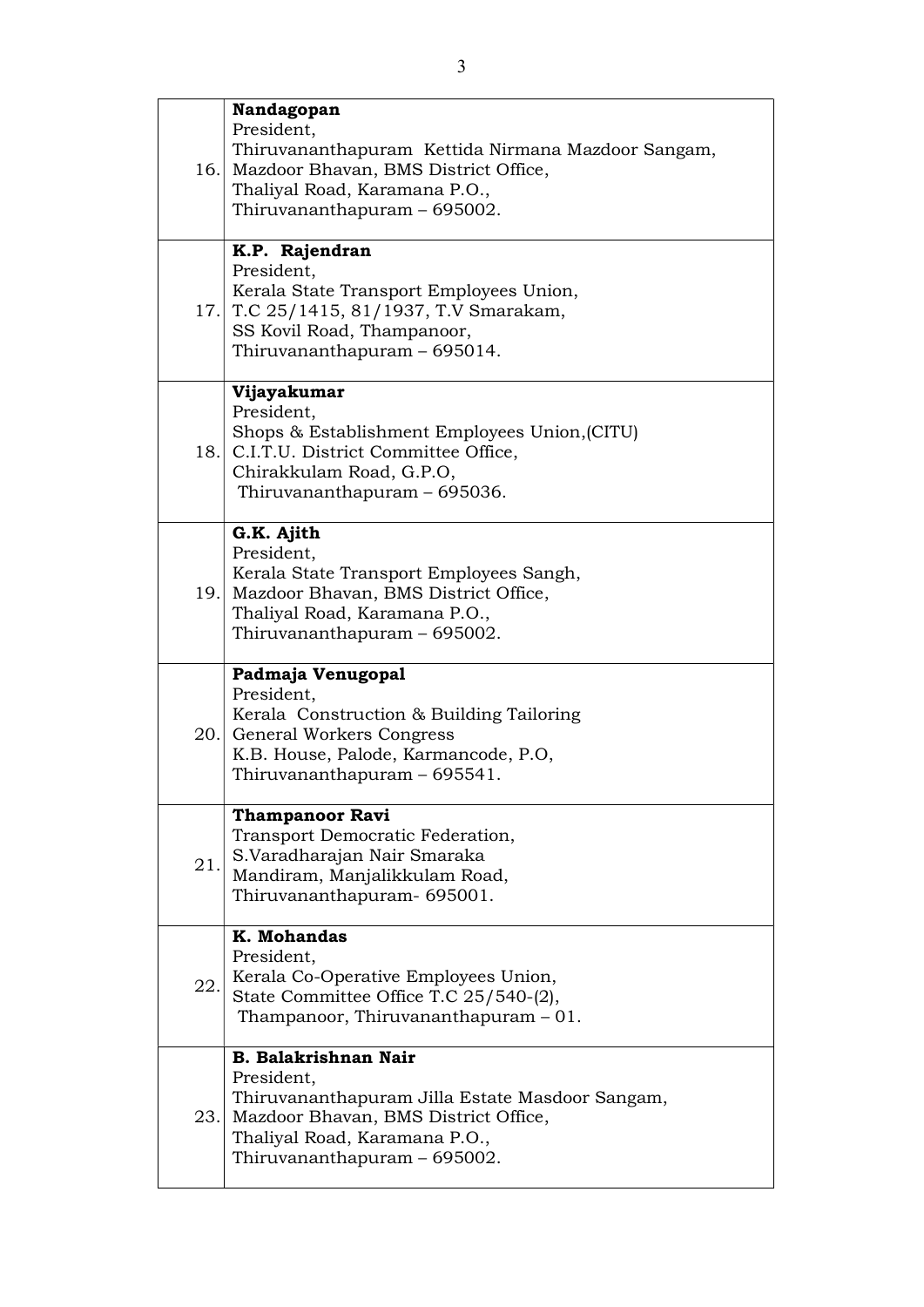|     | K.M. Surendran                                                                                                                                                       |
|-----|----------------------------------------------------------------------------------------------------------------------------------------------------------------------|
|     | President,<br>Kerala Medical & Sales Representative Association,<br>24. K.M.S.R.A. Hope Villa, B.T.R. Bhavan,<br>Cemetery Junction, Chittoor Road,<br>Ernakulam.     |
|     | P.Rajendrakumar                                                                                                                                                      |
| 25. | President,<br>Thiruvananthapuram District Motor<br>Transport Workers Union,<br>Motor Bhavan, T.C.28/2763,<br>Kuthiravattom Line, Kunnupura,<br>Thiruvananthapuram.   |
|     | V. Laiju<br>President,                                                                                                                                               |
| 26. | Thiruvananthapuram Jilla Mathsya<br>Anubandha Thozhil Union,<br>C.I.T.U District Committee Office,<br>Chirakkulam, P.O., GPO,<br>Thiruvananthapuram – 695 036.       |
|     | P.K Shajan<br>President,                                                                                                                                             |
|     | Kerala Artisans Union, State Committee Office,<br>27. P. Sarasappan Smaraka Mandiram,<br>Mele Thambanoor, Gandari Amman Kovil Road,<br>Thiruvananthapuram - 695 001. |
|     | <b>Thampanoor Ravi</b><br>President                                                                                                                                  |
|     | 28. Kerala State Transport Workers Union,<br>S. Varadharajan Nair, Smaraka Mandiram,<br>Manjalikkulam Road, Thiruvananthapuram- 695001                               |
|     | Adv. C.S. Sujatha<br>President,                                                                                                                                      |
|     | Kerala Beauticians Association,<br>29. Chaithram, T.C.55/65-6, Kairali Nagar,<br>Kaimanam, Pappanamcode. P.O,<br>Thiruvananthapuram - 695018.                        |
|     | <b>Elamaram Kareem</b><br>President,                                                                                                                                 |
| 30. | Kerala State Electricity Board Workers Association<br>B.T.R. Memorial, Mele Thampanoor,<br>Thiruvananthapuram - 695 001.                                             |
|     | C. Pious<br>President,                                                                                                                                               |
| 31. | Thiruvananthapuram Jilla MalsyaThozhilali Union<br>C.I.T.U. District Committee Office,<br>Chirakulam, GPO, Thiruvananthapuram - 695501                               |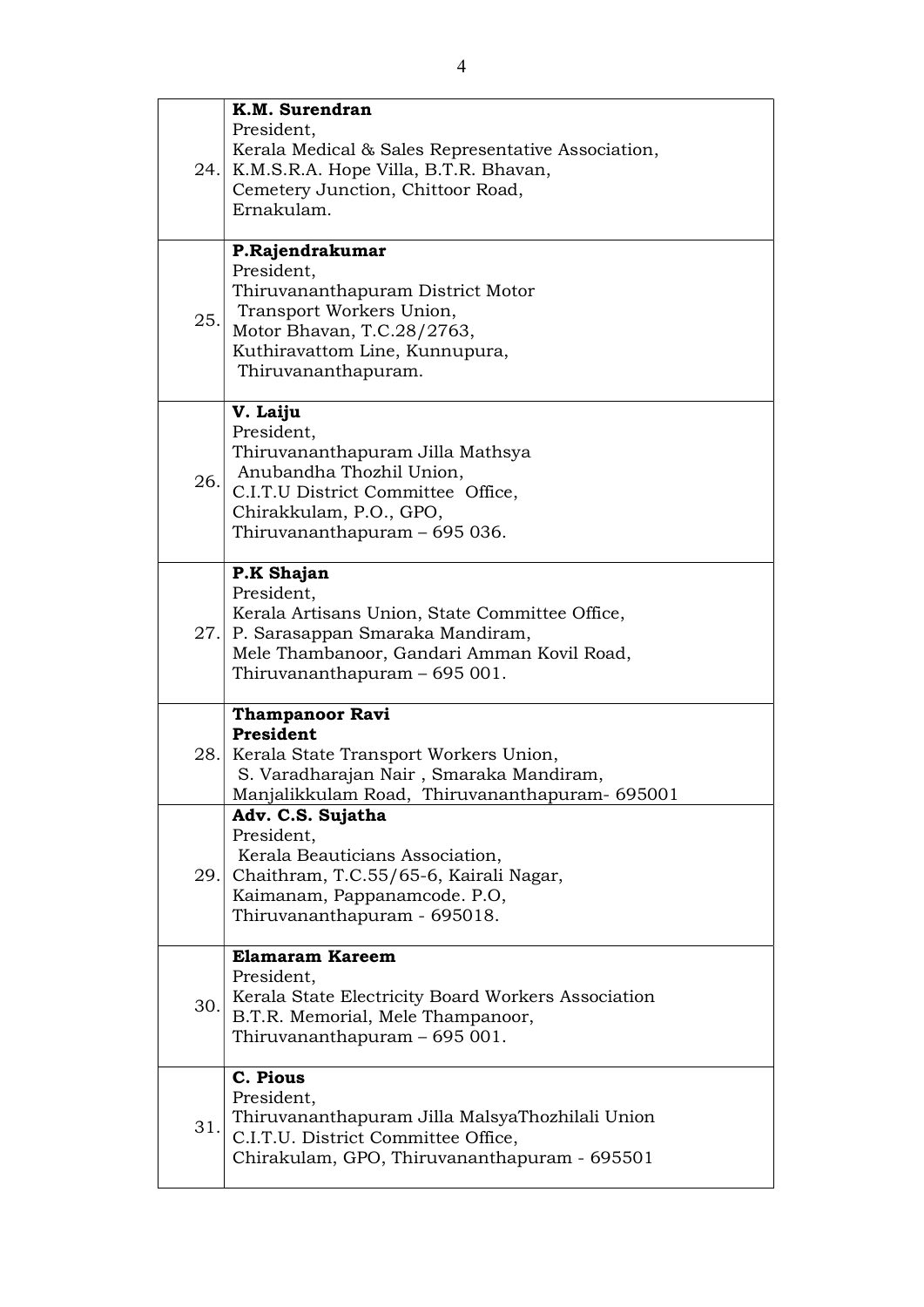|     | <b>G.P Vrindarani</b>                                                                                                                                                                     |
|-----|-------------------------------------------------------------------------------------------------------------------------------------------------------------------------------------------|
| 32. | President,<br>Anganwadi Workers and Helpers Association (CITU)<br>C.I.T.U District Committee Office,<br>Chirakkulam, GPO, Thiruvananthapuram-695501.                                      |
| 33. | P. Sathee Devi<br>President,<br>Desheeya Sambadya Padhathi Agents Association<br>P&T House, TC25/4743(1), Vanchiyoor,<br>Trivandrum - 695001.                                             |
|     | T.J Chandrachoodan<br>Kerala Construction Labour Union<br>34. State Committee Office, Pattom,<br>Thiruvananthapuram - 695004.                                                             |
|     | K.Muraleedharan (MP)<br>Kerala Samsthana Construction Workers Congress<br>35. Harichandanam, Pangappara P.O.,<br>Thiruvananthapuram - 695 581.                                            |
|     | A.Pradeep Kumar<br>Kerala Government Hospital Development<br>36. Society Employees Union<br>Medical College P.O., Thiruvananthapuram - 11.                                                |
| 37. | <b>Adv.Madavoor Anil</b><br>President<br>Kerala State Security & House Keeping Staff Association<br>CITU District Committee Office,<br>Chirakulam P.O., GPO, Thiruvananthapuram - 695036. |
| 38. | C.V.Sivakumar<br>Thiruvananthapuram Jilla Vanijya Vyvasaya<br>Masdoor Sangam<br>Mazdoor Bhavan, B.M.S District Office,<br>Thaliyil Road, Karamana P.O., Thiruvananthapuram.               |
|     |                                                                                                                                                                                           |
|     | K.Manikuttan,<br>All Kerala Tailors Association<br>39. AKTA Bhavan, T.C 42/7201, Thampanoor,<br>Thiruvananthapuram $-01$ .                                                                |
|     | Udayabhanu<br>Supplyco Workers Federation<br>40. AITUC Office, Thaivila Lane, Manjalikulam Road,<br>Thampanoor, Thiruvananthapuram $-01$ .                                                |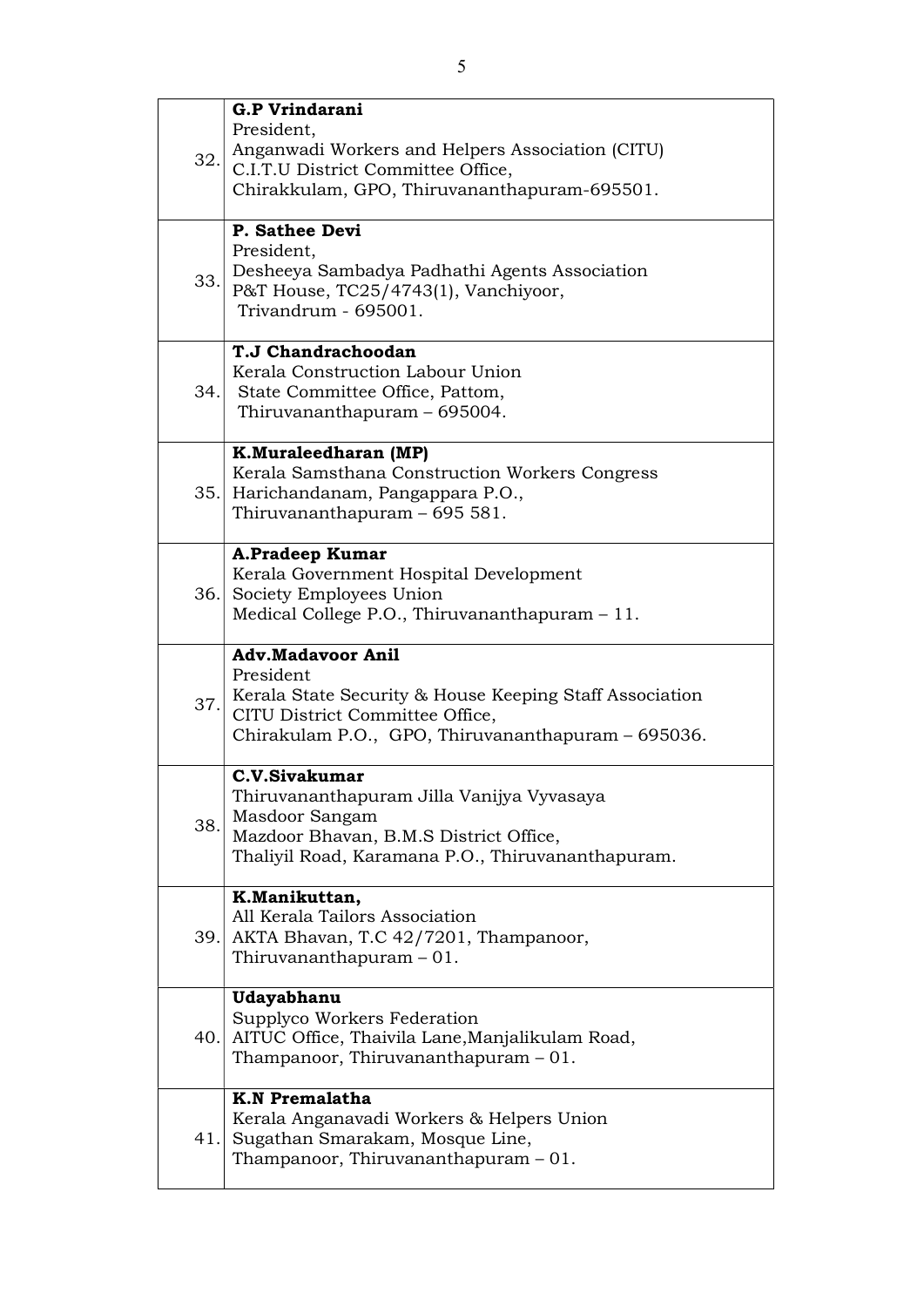|      | V.K. Madhu                                                                           |
|------|--------------------------------------------------------------------------------------|
|      | President,                                                                           |
| 42.  | Trivandrum District Construction Workers Union,                                      |
|      | TC 24/443(1), Ragamalika, Sangeeth Nagar,                                            |
|      | Thycaud P.O. Thiruvananthapuram.                                                     |
|      |                                                                                      |
|      | 43. V. Divakaran                                                                     |
|      | President,                                                                           |
|      | Karunagappally Thaluk Drivers Union,<br>N.S.Smarakam, Karunagappally.                |
|      |                                                                                      |
|      | 44. T.R Sankara Pillai                                                               |
|      | President                                                                            |
|      | Quilon District Motor & Mechanical Workers Union,                                    |
|      | CITU Bhavan, High School Junction,                                                   |
|      | Kollam $-13$ .                                                                       |
|      | 45. Adv.Raveendran Nair                                                              |
|      | President,                                                                           |
|      | Kollam Jilla Loading and Unloading Workers Union,                                    |
|      | C.I.T.U Bhavan, High School Junction, Kollam-13.                                     |
|      | 46. K.Subhakan                                                                       |
|      | President,                                                                           |
|      | Kollam Taluk Cashew Workers Union                                                    |
|      | C.I.T.U Bhavan, High School Junction,                                                |
|      | Kollam-13.                                                                           |
|      | $47$ . K.P. Kurup                                                                    |
|      | President,                                                                           |
|      | Kollam Jilla Coir Workers Union,                                                     |
|      | CITU Bhavan, High School Junction, Kollam-13.                                        |
|      |                                                                                      |
| 48.1 | V. Reghunathan                                                                       |
|      | President,                                                                           |
|      | Kollam Jilla Kettida Nirmana Thozhilali Union,<br>CITU Bhavan, High School Junction, |
|      | Kollam-13.                                                                           |
|      |                                                                                      |
| 49.1 | R. Sahadevan                                                                         |
|      | President,                                                                           |
|      | Kottarakkara Thaluk Cashew Workers Union,                                            |
|      | C.P.I(M) Office, Kottarakkara.                                                       |
| 50.1 | G. Muralieedharan                                                                    |
|      | President,                                                                           |
|      | Kollam Jilla Lottery Agent and Sellers Union,                                        |
|      | C.I.T.U Bhavan, High School Junction, Kollam-13.                                     |
| 51.  | <b>Sharafuddin Musaliyar</b>                                                         |
|      | President                                                                            |
|      | Kollam Jilla Matsya Anubandha Thozhilali Union                                       |
|      | C.I.T.U Bhavan, High School Junction, Kollam-13.                                     |
|      |                                                                                      |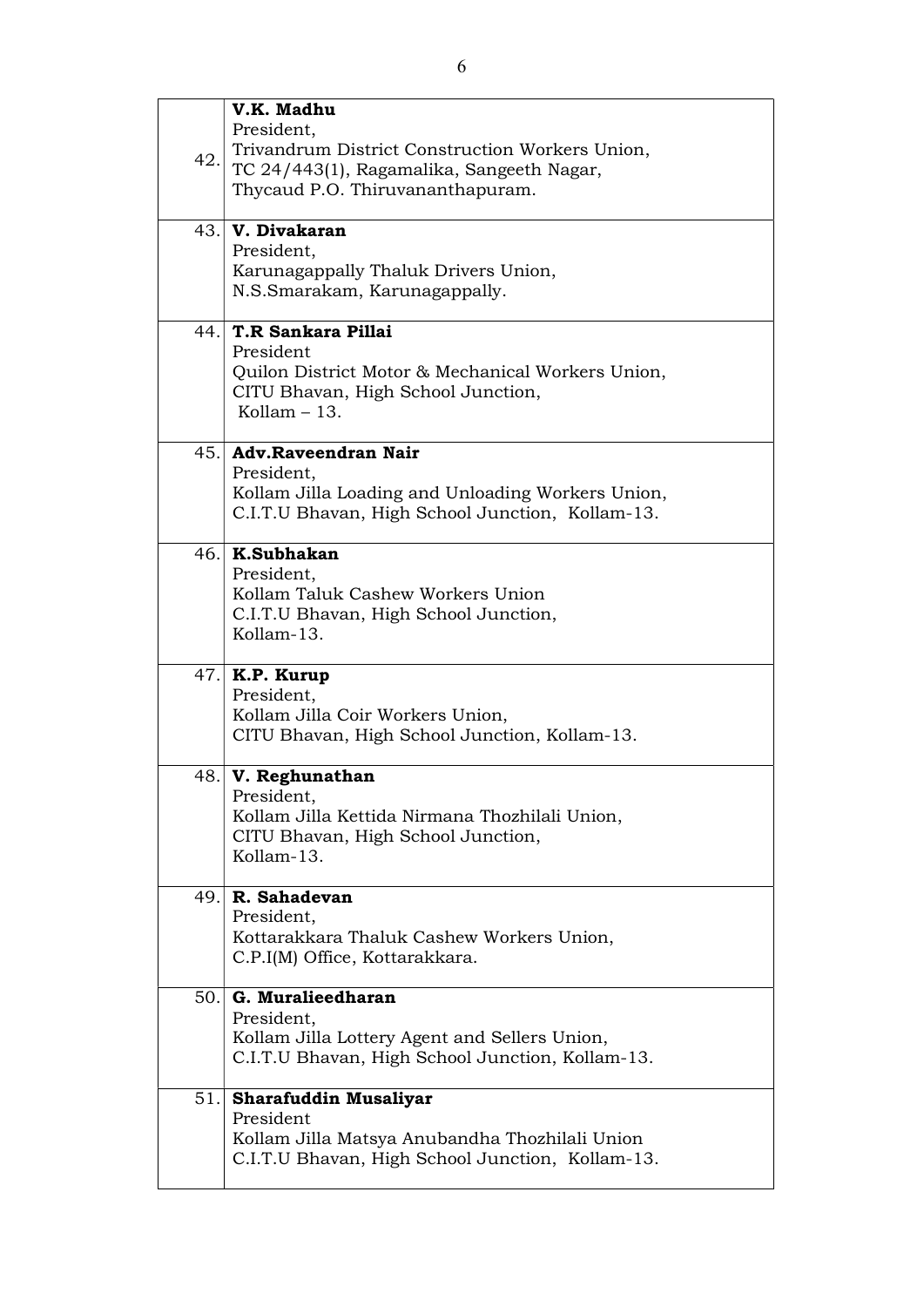|     | $52$ . Rajani                                    |
|-----|--------------------------------------------------|
|     | President                                        |
|     | Kollam Jilla Anganavadi Workers &                |
|     | Helpers Association                              |
|     | C.I.T.U Bhavan, High School Junction, Kollam-13. |
|     |                                                  |
|     | 53. R.Gopalakrishnan                             |
|     | President,                                       |
|     | Kollam District Goods Transport Workers Union,   |
|     | C.I.T.U Bhavan, High School Junction, Kollam-13. |
|     |                                                  |
| 54. | <b>Ezhukone Santhosh</b>                         |
|     | President,                                       |
|     | Kollam Jilla Shops & Establishment               |
|     | Workers Union,                                   |
|     | CITU Bhavan, High School Junction, Kollam - 13.  |
|     |                                                  |
|     | $55.$ T.A Majeed                                 |
|     | President                                        |
|     | Kottamkara Kasuvandi Thozhilali Congress         |
|     | Perumbuzha P.O - 691 504.                        |
|     |                                                  |
|     | 56. Cherthala Jayan                              |
|     | President                                        |
|     | Kerala Sarvakala Sangham,                        |
|     | P.Bhaskara Bhavan, Ayathil, Kollam.              |
|     |                                                  |
|     | 57. Adv.Gopalakrishnan C.G                       |
|     | President                                        |
|     | Kallada Mandalam Cashew Thozhilali Council       |
|     | East Kallada, Chittumala.                        |
|     |                                                  |
| 58. | S. Sivan Pillai                                  |
|     | President,                                       |
|     | Kunnathoor Thaluk Construction Workers Union,    |
|     | P.Krishnapilla Bhavan, Poruvazhy.P.O,            |
|     | Bharanikkavu, Kollam.                            |
|     |                                                  |
| 59. | N.Anirudhan                                      |
|     | President,                                       |
|     | <b>Chathannoor Construction Workers Union</b>    |
|     | P.Raveendran Smarakam                            |
|     | AITUC Office, Chathannoor, Kollam.               |
|     |                                                  |
| 60. | G.Babu                                           |
|     | President,                                       |
|     | Mughathala Kasuvandi Thozhilali Council,         |
|     | A.I.T.U.C Office, Decent Junction.P.O, Kollam.   |
|     | K.S Indusekharan Nair                            |
| 61. | President                                        |
|     | Kottarakkara Taluk Headload &                    |
|     |                                                  |
|     | General Workers Association,                     |
|     | Surendra Bhavan, Kottarakkara P.O.               |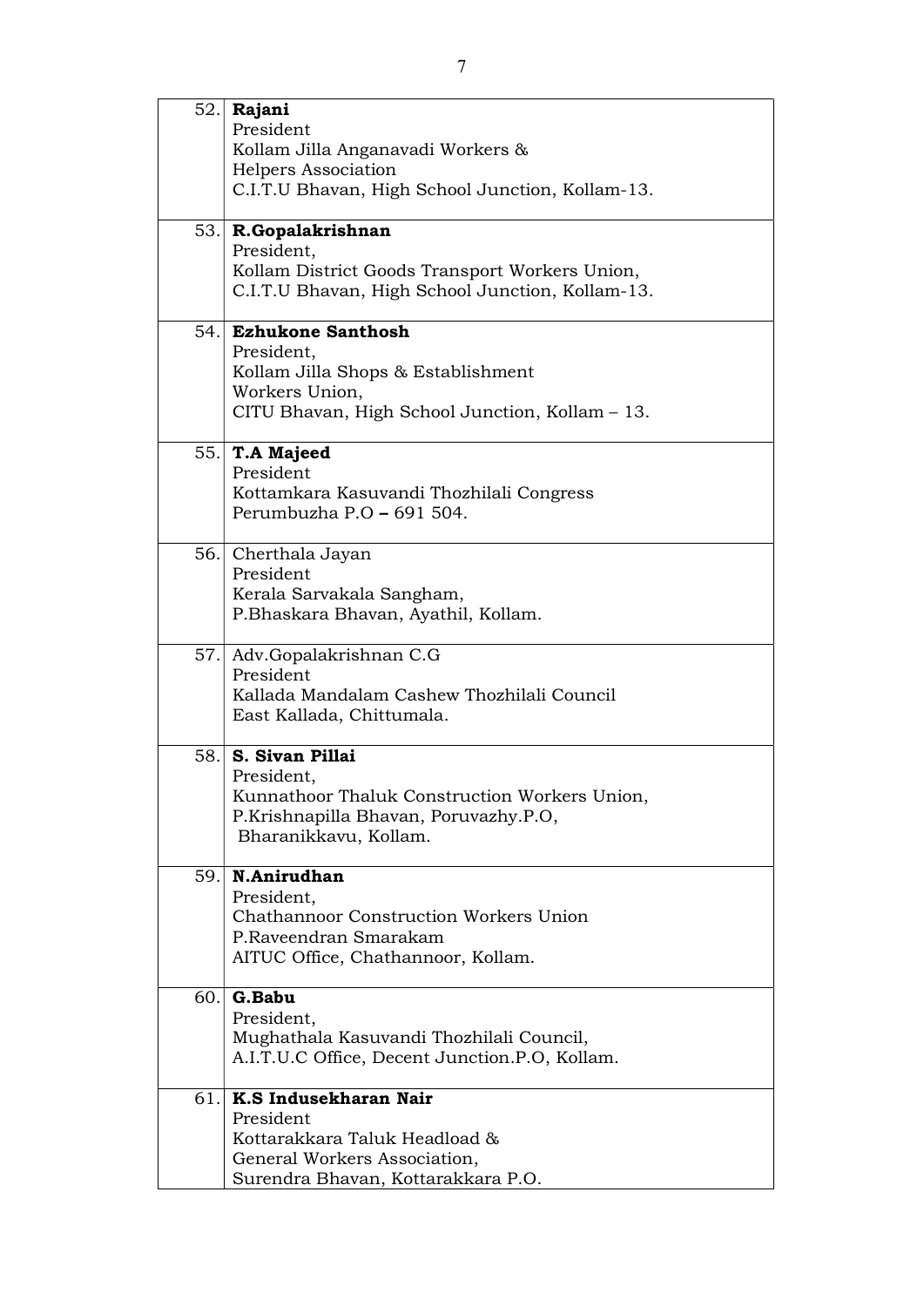| $62.$ Raveendran                                                                 |
|----------------------------------------------------------------------------------|
| President,                                                                       |
| Karunagappally Thaluk Building &                                                 |
| Well Construction Workers Union, CPI(M) Office,                                  |
| Karunagappally.                                                                  |
|                                                                                  |
| $63.$ K.S. George                                                                |
| President,                                                                       |
| Kerala Construction Workers Congress                                             |
| Thekkeppatt Building,<br>Kundara.P.O, Kollam.                                    |
|                                                                                  |
| $64.$ R.Sahadevan                                                                |
| President                                                                        |
| Kottarakkara Taluk Cashew Workers Union                                          |
| CPI(M) Office, Kottarakkara.                                                     |
|                                                                                  |
| 65. Prof. G Purushothaman                                                        |
| President,<br>Travancore Cochi Kasuvandi Thozhilali Council,                     |
| Killikollur, Kollam.                                                             |
|                                                                                  |
| 66. Oomman Chandy                                                                |
| President                                                                        |
| Kerala Cashew Workers Congress,                                                  |
| INTUC Office, Kollam.                                                            |
|                                                                                  |
| 67. Nallila Varghese                                                             |
| President                                                                        |
| National Artisans & Skilled Workers Congress<br>Poovattoor, Mavadi P.O., Kollam. |
|                                                                                  |
| 68. Thayyil B.K Jayamohan                                                        |
| President                                                                        |
| Kollam Jilla Autorikshaw Thozhilali Union                                        |
| AITUC Office, Kadappakkada, Kollam.                                              |
| $69$ . P.M. Somarajan                                                            |
| President,                                                                       |
| Kunnathoor Thaluk Building & General                                             |
| Construction Workers Union,                                                      |
| P.R.Bhavan, Bharanikkavu,                                                        |
| Sasthamcottah.P.O, Kollam-690521.                                                |
|                                                                                  |
| 70. Mylom Balan<br>President                                                     |
| Kottarakkara Kasuvandi Thozhilali Council                                        |
| AITUC Office, Surendra Bhavan,                                                   |
| Kottarakkara.                                                                    |
|                                                                                  |
| $71.$ K.Sabu                                                                     |
| Kollam Jilla Tailors Mazdoor Sangh                                               |
| Mazdoor Bhavan, Thamarakkulam, Kollam.                                           |
|                                                                                  |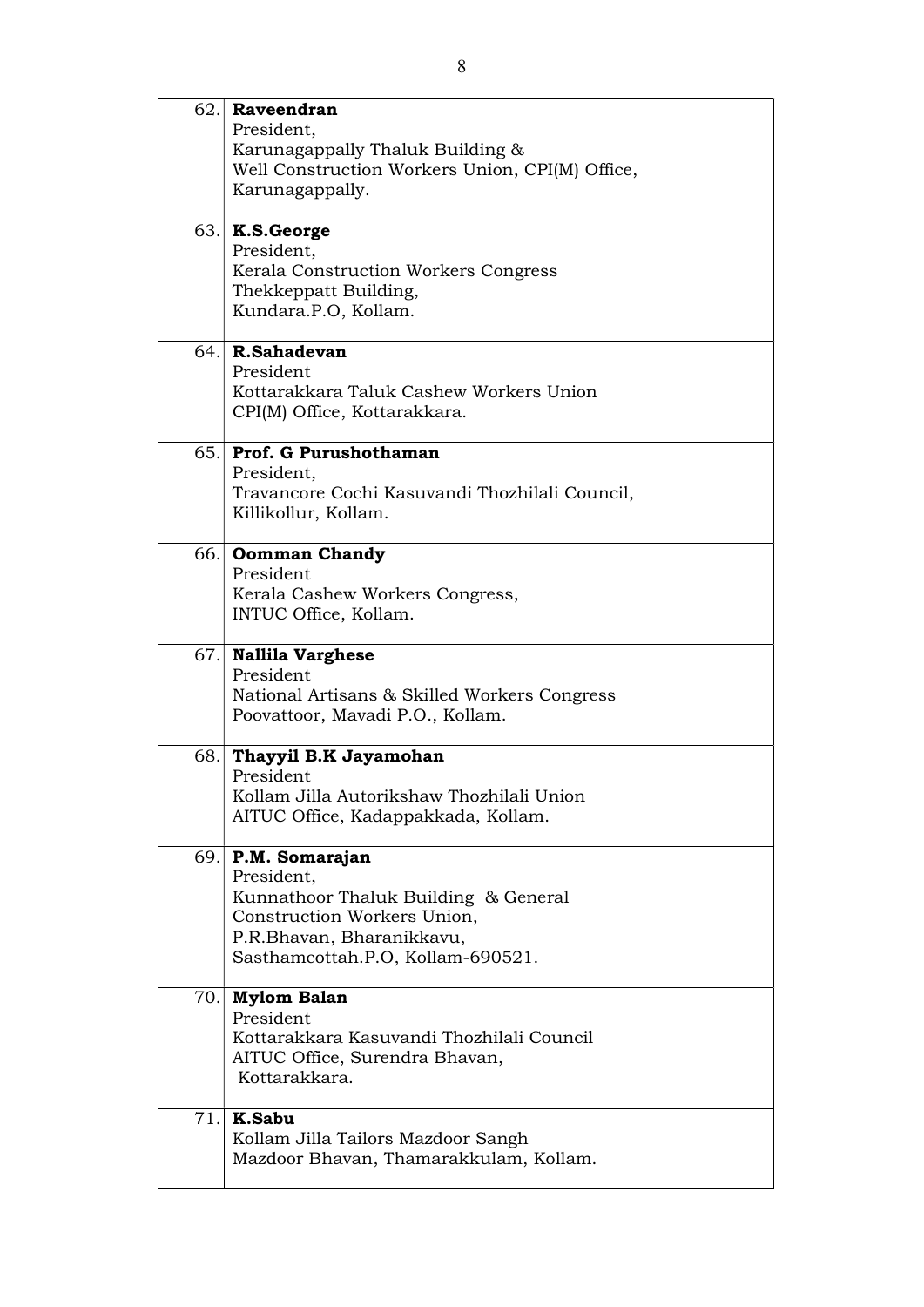|     | $72.$ K.Sivarajan<br>President<br>Kerala State Kasuvandi Vyavasaya Mazdoor Sangh,<br>BMS Office, Kollam.                                                       |
|-----|----------------------------------------------------------------------------------------------------------------------------------------------------------------|
|     | $73.$ Unni D.S<br>President<br>Kollam Jilla Nirmmana Thozhilali Sangh<br>BMS Office, Kollam.                                                                   |
|     | 74. Sundaran S<br>President<br>Vanijya Vyavasaya Mazdoor Sangh<br>BMS Office, Kollam.                                                                          |
|     | 75. K.G Anil Kumar<br>President<br>Bharatiya Headload & General Workers Union,<br>Mazdoor Bhavan,<br>Thamarakulam, Kollam.                                     |
|     | 76. R.Ajayakumar<br>President<br>Quilon district Private Motor &<br>Engineering Mazdoor Sangh<br>BMS Office, Kollam $-1$ .                                     |
|     | 77. Suresh Babu<br>President<br>Kettida Nirmmana Thozhilali Congress<br>INTUC Office, Kollam $-1$ .                                                            |
| 78. | Ramanujan<br>President<br>Kerala Cashew Staff Centre<br>CITU Bhavan, Kollam.                                                                                   |
| 79. | H.Basilal<br>President<br>Kollam Jilla Matsya Thozhilali Union<br>CITU Bhavan, Kollam.                                                                         |
| 80. | <b>G.Dinesan</b><br>President<br>Chadayamangalam, Meghala Nirmmana Thozhilali Union<br>CPIM Area Committee Office, Kadakkal.                                   |
| 81. | Surendran.M<br>President<br>Alappuzha Jilla Headload & General Workers Union,<br>Alappuzha Jilla Committee,<br>Opp. Sree Ram Mandir<br>Kallan Road, Alappuzha. |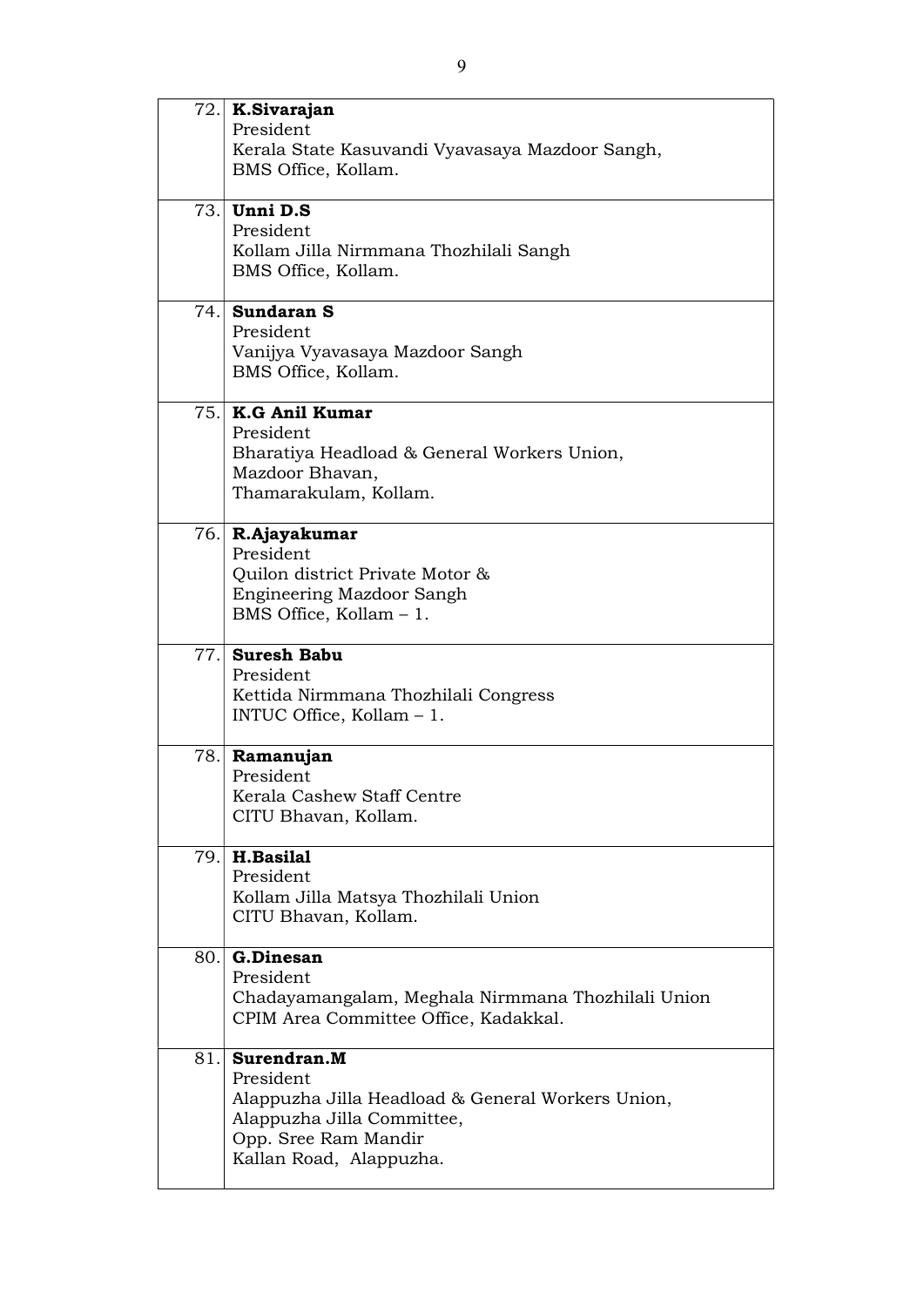|     | 82. R. Nazar                                                                                          |
|-----|-------------------------------------------------------------------------------------------------------|
|     | President,                                                                                            |
|     | Muhamma Coir Factory Workers Union (CITU)                                                             |
|     | Muhamma.                                                                                              |
|     | 83. Haridasan Nair                                                                                    |
|     | President,                                                                                            |
|     | Aleppy District Motor Workers Union (CITU),                                                           |
|     | Jilla Committee Office, Alappuzha.                                                                    |
| 84. | T.J Anjalos                                                                                           |
|     | President,                                                                                            |
|     | Drugs & Pharmaceuticals Employees Association (AITUC)                                                 |
|     | Alappuzha.                                                                                            |
|     | 85. Kunjachan P.C                                                                                     |
|     | President                                                                                             |
|     | Cherthala Taluk Coir Workers Union.                                                                   |
|     | 86. Adv. Aji Kumar A.                                                                                 |
|     | President,                                                                                            |
|     | Alappuzha Jilla Thozhilurappu Thozhilali Union,<br>T.V.Bhavan, Mullackal, Alappuzha.                  |
|     |                                                                                                       |
| 87. | <b>Baburaj N.R.</b>                                                                                   |
|     | President,                                                                                            |
|     | Cherthala Thaluk Coir Thozhilali Union, Cherthala.P.O,                                                |
|     | Alappuzha.                                                                                            |
|     | 88. Rajumon U                                                                                         |
|     | President,                                                                                            |
|     | Alappuzha Jilla Matsya Samskarana Vipanana Thozhilali<br>Union, CITU Bhavan, Mullackal, Alappuzha.    |
|     |                                                                                                       |
| 89. | V.S.Mani                                                                                              |
|     | President                                                                                             |
|     | Alleppy Coir Factory Thozhilali Union(CITU),<br>North of Jilla Court, Thathampally.P.O,               |
|     | Alappuzha.                                                                                            |
|     |                                                                                                       |
| 90. | Adv.K.Prasad<br>President                                                                             |
|     | Kerala State Drugs & Pharmaceuticals Employees Union (CITU)                                           |
|     |                                                                                                       |
| 91. | <b>Prasad R</b>                                                                                       |
|     | President                                                                                             |
|     | Alappuzha Jilla Kadalora Kayalora Matsya Thozhilali Union<br>C.K Bhavan, Jilla Court Ward, Alappuzha. |
|     |                                                                                                       |
| 92. | Sarala N                                                                                              |
|     | President<br>Alappuzha Jilla Anganavadi Workers & Helpers Association,                                |
|     | CITU District Committee Office, Alappuzha.                                                            |
|     |                                                                                                       |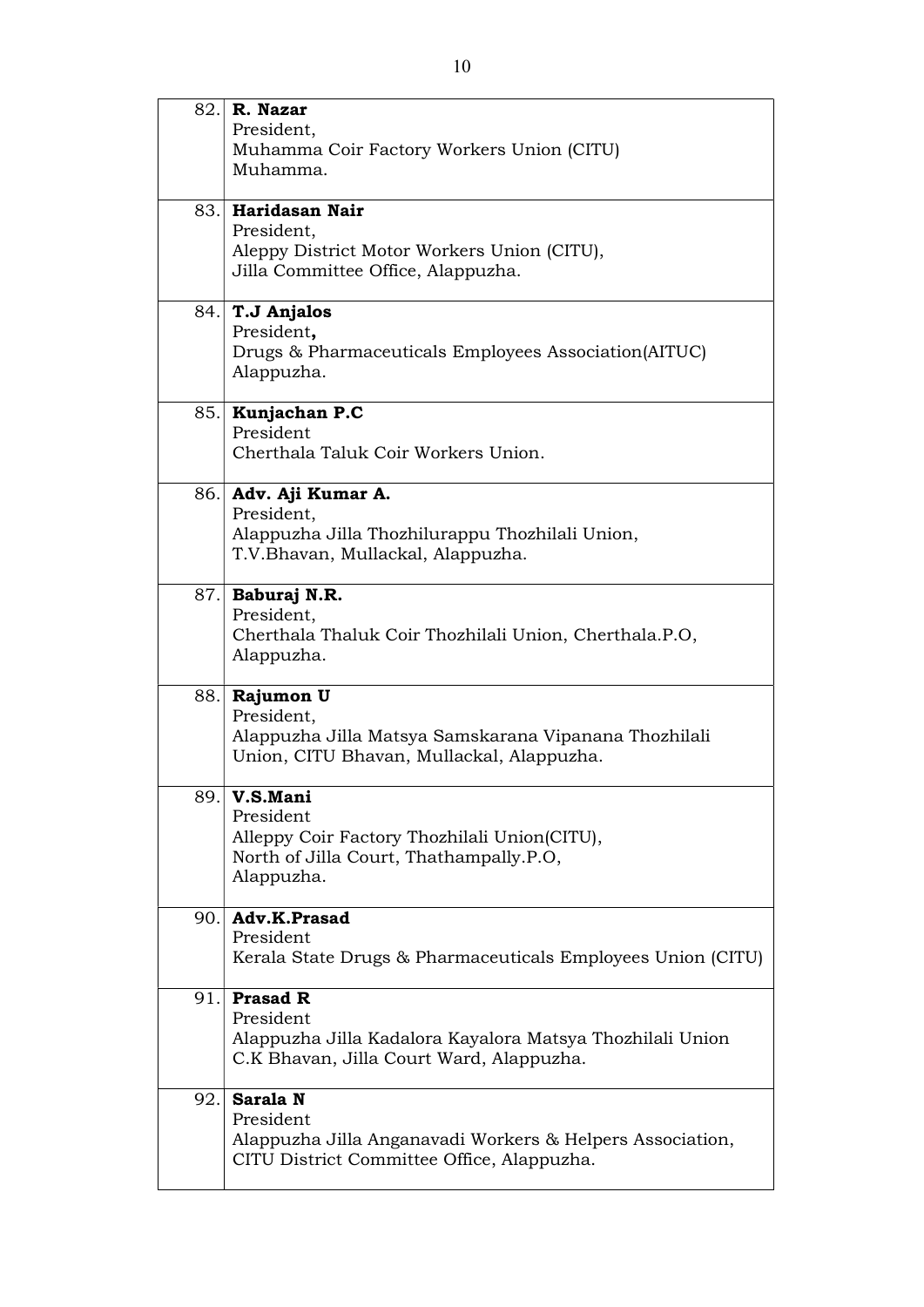| 93.  | <b>Bineesh Boy</b>                                    |
|------|-------------------------------------------------------|
|      | President,                                            |
|      | Construction & General Mazdoor Sangh (BMS)            |
|      | B.M.S Office, Alappuzha.                              |
|      |                                                       |
| 94.1 | <b>B.</b> Rajasekharan                                |
|      | President,                                            |
|      | Alappuzha District Motor & Engineering Masdoor Sangh, |
|      | B.M.S Office, Cherthala P.O., Alappuzha.              |
|      |                                                       |
| 95.  | P.E Narayanankutti                                    |
|      | President                                             |
|      | Cherthala Taluk Kettida Nirmmana Thozhilali Union,    |
|      | Cherthala.                                            |
|      |                                                       |
| 96.  | R.Unnikrishna Pillai                                  |
|      | President                                             |
|      | Adoor Taluk Cashew Workers Union,                     |
|      | (Anakkottu Vazhuvelil)                                |
|      | Konnamankara, Adoor.                                  |
|      |                                                       |
|      |                                                       |

 $Sd/$ -University Buildings, Registrar/Returning Officer

Thiruvananthapuram, 13/10/2021

Contd…

| Roll.No. | <b>Name &amp; Address</b>                                                                                                                                                                         |
|----------|---------------------------------------------------------------------------------------------------------------------------------------------------------------------------------------------------|
| 97       | <b>V.Sivankutty</b><br>President<br>Skilled Workers Union (CITU), Soman Nagar,<br>Karamana P.O., Thiruvananthapuram.                                                                              |
| 98       | <b>Adv.K.R Pathmakumar</b><br>President<br>Thiruvananthapuram District Bus Transport Workers Union<br>(CITU)<br>Motor Bhavan, T.C 38/2763, Kuthiravattom Lane,<br>Kunninpuram, Thiruvananthapuram |
| 99       | A.Sampath<br>President<br>Thiruvananthapuram Jilla Parambaragatha Headload Eetta<br>& Panamb Neyth General Workers Union, (CITU), CITU<br>Office, Kuttichal, Mannoorkara P.O.                     |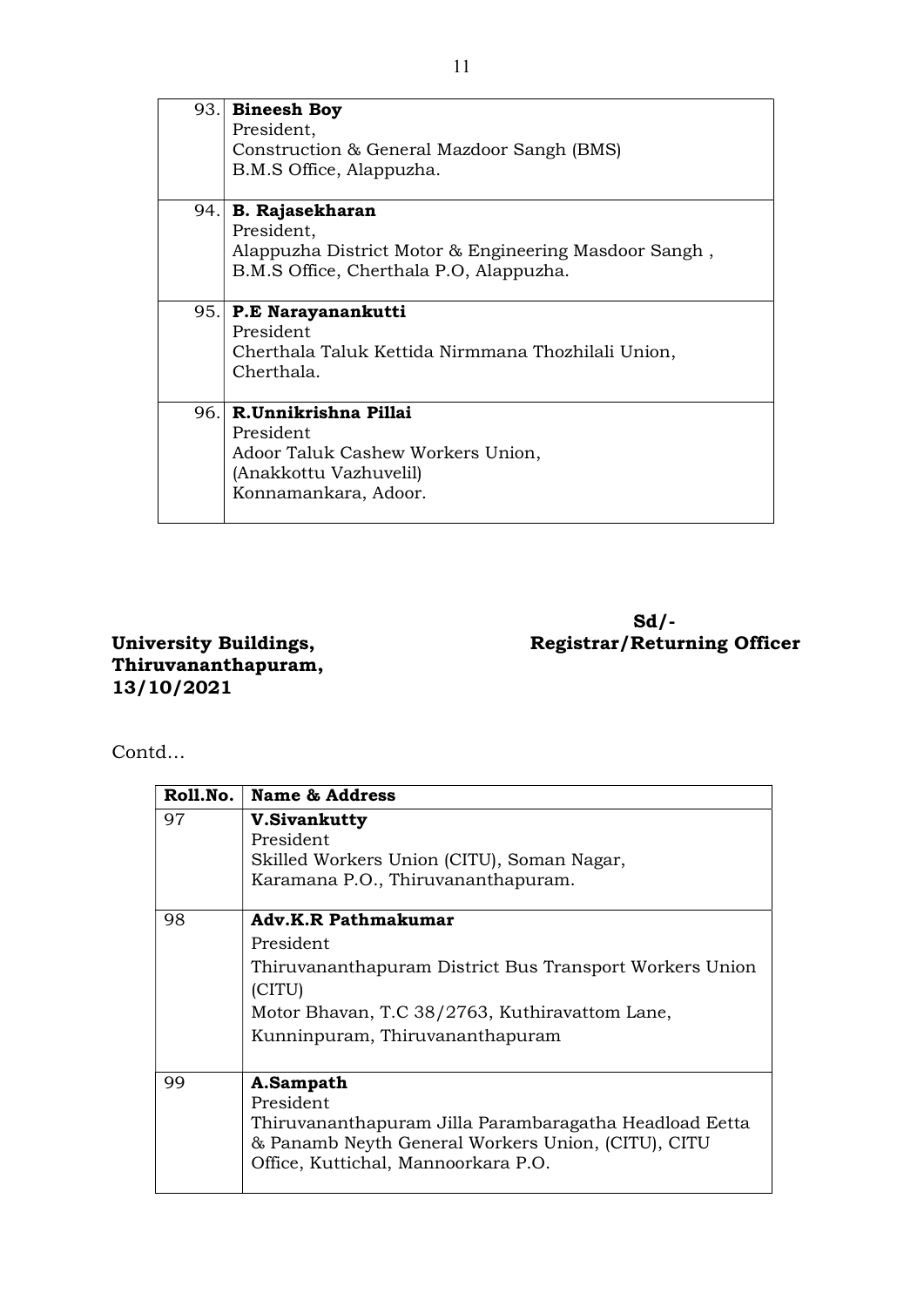| 100 | Jayan Babu<br>President<br>Thiruvananthapuram District Headload & General Workers<br>Union (CITU)<br>CITU District Committee Office, Chirakkulam, GPO, TVPM.                        |
|-----|-------------------------------------------------------------------------------------------------------------------------------------------------------------------------------------|
| 101 | Dr.K.S Pradeep Kumar<br>President<br>Thiruvananthapuram District Street & Market Vendors Self<br>Employees Union (CITU), CITU District Committee Office,<br>Chirakkulam, GPO, TVPM. |
| 102 | R.Subash<br>President<br>Travancore Coir Thozhilali Union<br>Pandakassala, Chirayinkeezhu                                                                                           |
| 103 | P.S Jayachandran<br>President<br>District Goods Transport Workers Union,<br>T.C 28/2763, Kuthiravattom Lane,<br>Ayoorveda College,<br>G.P.O, Thiruvananthapuram.                    |
| 104 | K.K.Divakaran<br>President<br>All Kerala Driving School Workers Union<br>CITIU State Committee Office,<br>Mele Thampanoor, Thiruvananthapuram.                                      |
| 105 | Adv.B.Sathyan<br>President<br>Kerala Water Authority Karar Thozhilaly Union,<br>E.Balanandan Smarakam,<br>CITIU State Committee Office,<br>Mele Thampanoor, Thiruvananthapuram.     |
| 106 | Koyivila Ravi<br>President<br>Kerala Artisans Association, Room No.10,<br>Kerala Hindu Mission Building,<br>Thiruvananthapuram $-01$ .                                              |
| 107 | Shreeja Shyjudev<br>President<br>Thiruvananthapuram Jilla Kasuvandi Thozhilai Union<br>(CITU), Kallambalam Post, Thiruvananthapuram.                                                |
| 108 | <b>Adv.K Vishwnadhan</b><br>President<br>Kerala Construction Workers Welfare Congress<br>(K.C.W.C), CERA 20, Ponnumangalam, Oottukuzhi,<br>Thiruvananthapuram.                      |